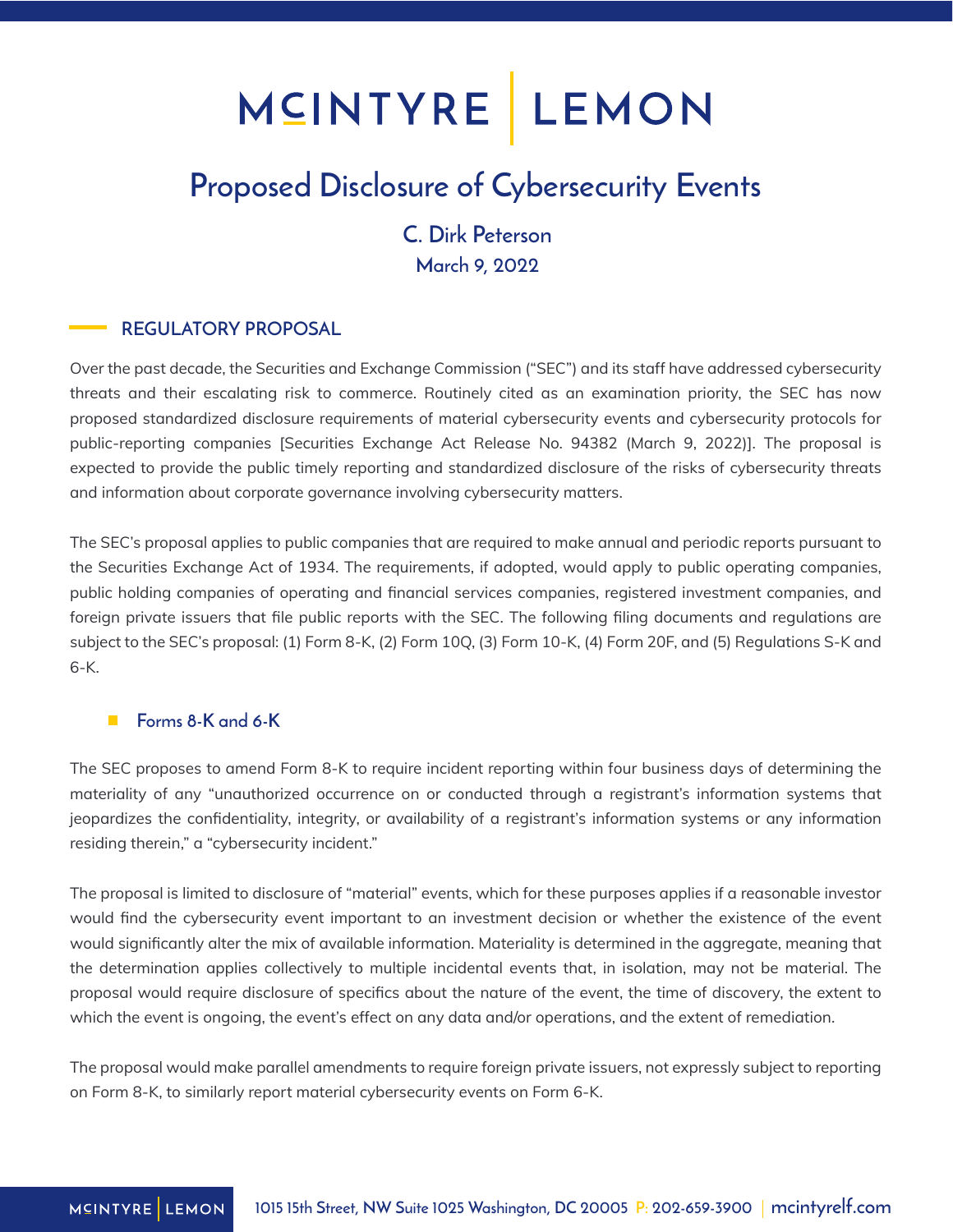#### $\overline{\phantom{a}}$ Forms 10-Q, 10-K, and 20-F

The proposed amendments would impose updating of material cybersecurity events previously disclosed in Form 8-K on Form 10-Q and Form 10-K periodic reports. Similar updating applies to foreign private issuers filing Form 20-F with the SEC.

#### $\blacksquare$ Corporate Governance Disclosure

The SEC proposes to amend Regulation S-K to require the disclosure of cybersecurity risk management policies, business strategies, board oversight, and board cybersecurity expertise. The disclosure would apply to policies, if any, that address cybersecurity threats to operations, theft of intellectual property, fraud, extortion, harm to customers and employees, violations of privacy laws, litigation, and reputational risk, and would extend to the diligence of third-party service providers that may themselves have cybersecurity issues.

#### REQUEST FOR COMMENT

The SEC published its disclosure proposal on March 9th and requested comment generally and on specific matters raised in the proposing release. The SEC's proposing release has not yet been published in the Federal Register, although comments are due within 30 days of the Federal Register publication date. McIntyre & Lemon advises clients on SEC and other regulatory matters, including assisting clients in commenting on proposals relevant to their operations. For information about this proposal or other regulatory matters, contact C. Dirk Peterson at *dpeterson@mcintyrelf.com* or phone him at 202.659.3905